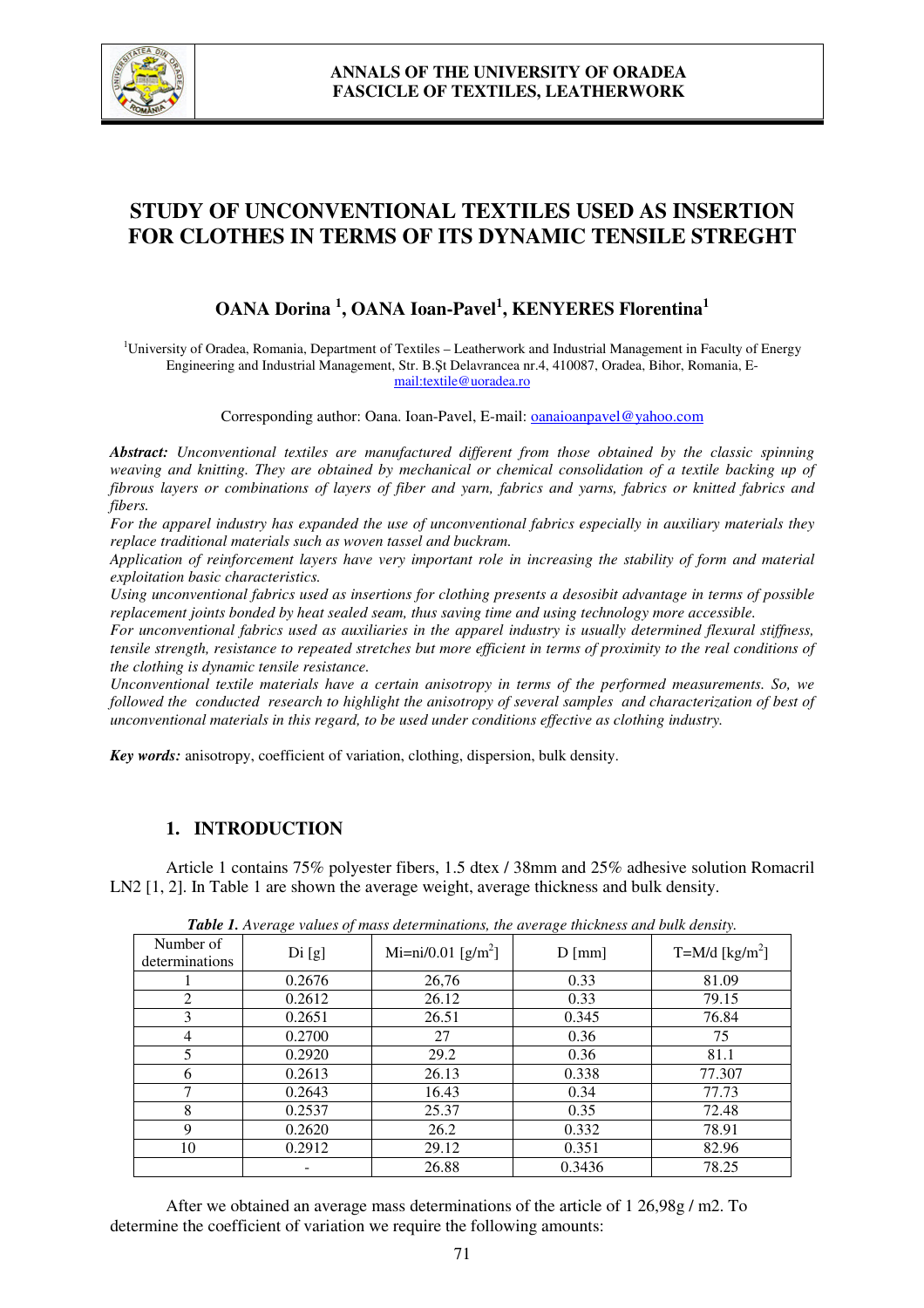$$
T^{2} = \frac{\sum (Ml - M)}{n - 1}
$$
 (1)

 $T$  – the standard deviation

(2)

$$
T^{2} = \frac{\sum (Ml - M)}{n - 1} = 1,2758
$$

$$
T = \frac{\sum (Ml - M)2}{n - 1} = 1,295
$$

The coefficient of variation:  $Cv = 4,202\%$ 

Article 2 is an unconventional textile reinforced with curable powder respectively a copolyamide thermo ADEROM. [1] The weight, thickness and apparent density are shown in Table 2.

| <b>Table</b> 2 The values of average mass determinations, average intermess and buik density. |        |                                |                 |                           |  |  |  |  |
|-----------------------------------------------------------------------------------------------|--------|--------------------------------|-----------------|---------------------------|--|--|--|--|
| Number of<br>determinations                                                                   | Di[g]  | Mi=ni/0.01 [g/m <sup>2</sup> ] | $D \text{[mm]}$ | T=M/d [ $\text{kg/m}^2$ ] |  |  |  |  |
|                                                                                               | 0,3692 | 36,92                          | 0,351           | 105,18                    |  |  |  |  |
| 2                                                                                             | 0,3702 | 37,02                          | 0,362           | 102,2                     |  |  |  |  |
| 3                                                                                             | 0,3631 | 36,31                          | 0,35            | 103,7                     |  |  |  |  |
| 4                                                                                             | 0,3602 | 36,02                          | 0,37            | 97,35                     |  |  |  |  |
| 5                                                                                             | 0,3326 | 33,26                          | 0,35            | 95,02                     |  |  |  |  |
| 6                                                                                             | 0,3512 | 35,12                          | 0,35            | 100,3                     |  |  |  |  |
| 7                                                                                             | 0,3441 | 34,41                          | 0,358           | 96,11                     |  |  |  |  |
| 8                                                                                             | 0,3156 | 31,56                          | 0,35            | 90,17                     |  |  |  |  |
| 9                                                                                             | 0,3500 | 35                             | 0,361           | 96,95                     |  |  |  |  |
| 10                                                                                            | 0,3405 | 34,05                          | 0.35            | 97,28                     |  |  |  |  |
|                                                                                               |        | 34,96                          | 0,3551          | 98,44                     |  |  |  |  |

 *Table 2 The values of average mass determinations, average thickness and bulk density.* 

The dispersion - 
$$
T = \frac{\Sigma (M - M)^2}{\Sigma (M - M)^2} = 1.7204
$$

The standard deviation T=  $\sqrt{T^2}$  = 1,3116

The coefficient of variation is  $Cv=3,75%$ 

It was observed that the article 2 we have a coefficient of variation of mass lower than for Article 1, so it can be concluded that it has a better uniformity in terms of unconventional fabric and adhesive.

 Submission of ADEROM polyamide thermal adhesive powders can be traced in the technological process adopted in Figure 1.[3]



*Fig. 1: The technological process*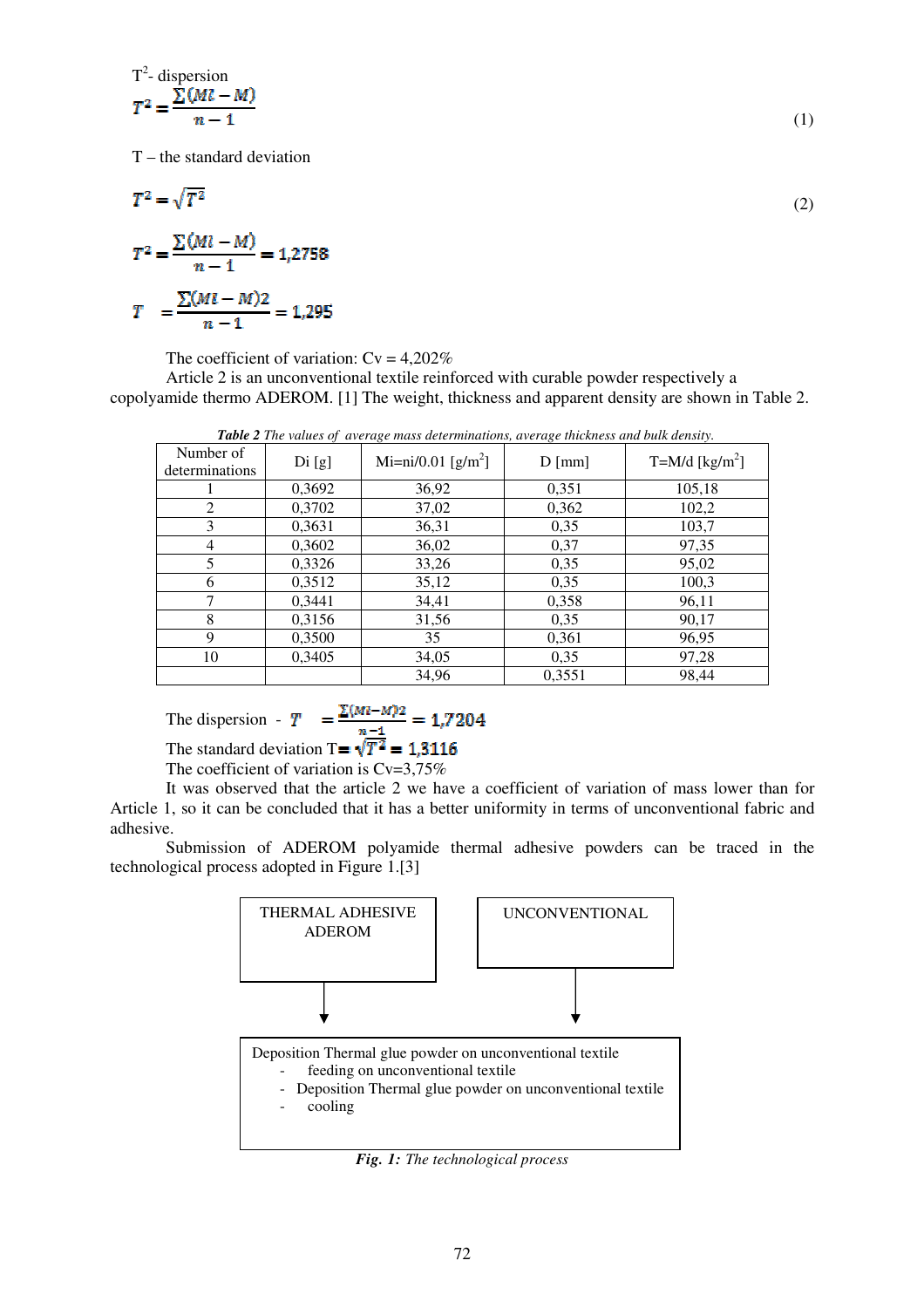

## **ANNALS OF THE UNIVERSITY OF ORADEA FASCICLE OF TEXTILES, LEATHERWORK**

Article 3 is a PULVOTEX type 4 with a low mass per unit area. Realizing some samples of 10/10 cm, can cause weight variation, thickness and bulk density, then calculating the coefficient of variation for determining masses  $m^2$ .

| Number of      | Di[g]  | $Mi=ni/0.01$                | $D \text{[mm]}$ | T=M/d [ $\text{kg/m}^2$ ] |
|----------------|--------|-----------------------------|-----------------|---------------------------|
| determinations |        | $\left[\text{g/m}^2\right]$ |                 |                           |
|                | 0,3310 | 33,1                        | 0,31            | 100,32                    |
| 2              | 0,3318 | 33,18                       | 0,301           | 110,2                     |
| 3              | 0,3414 | 33,14                       | 0,33            | 103,4                     |
| $\overline{4}$ | 0,3135 | 33,35                       | 0,3342          | 91,66                     |
| 5              | 0,3546 | 33,46                       | 0,296           | 119,7                     |
| 6              | 0,3302 | 33,02                       | 0,302           | 109,3                     |
| 7              | 0,3251 | 33,51                       | 0,34            | 98,55                     |
| 8              | 0,3354 | 33,54                       | 0,35            | 95,82                     |
| 9              | 0,3209 | 33,09                       | 0,31            | 103,5                     |
| 10             | 0,3422 | 33,22                       | 0,31            | 110,38                    |
|                |        | 33,16                       | 0,317           | 104,31                    |

*Table 3: The average mass determinations, the average thickness and bulk density* 

The dispersion -  $T = \frac{\sum (M1 - M)^2}{n-1} = 1,3468$ The standard deviation  $T = \sqrt{T^2} = 1.1605$ 

The coefficient of variation is  $Cv=3,499\%$ 

 Comparing the three coefficients of variation observed that Article 3 presents the lowest coefficient of variation, so the homogeneous spreading of the adhesive on the surface unconventional, so by filing a pasty adhesive to obtain a homogeneous mass insertion. [4,5,6]

# **2. THE DYNAMIC TENSILE TESTING OF UNCONVENTIONAL MATERIALS**

### **2.1 The dynamic tensile test of unconventional material in Article 1**

Respecting operating mode, we obtain the following values for the angle  $\beta$ , for an angle  $\alpha=88^\circ$ 

|            | <b>Table 4: The aynamic tension values obtained for Article 1</b> |                              |                            |                            |                   |          |  |  |  |
|------------|-------------------------------------------------------------------|------------------------------|----------------------------|----------------------------|-------------------|----------|--|--|--|
| Nr.det/dir | $\sim 180^\circ$                                                  | $30^{\circ}$ -120 $^{\circ}$ | $60^{\circ} - 240^{\circ}$ | $90^{\circ} - 270^{\circ}$ | $120^0$ -300 $^0$ | 150°-330 |  |  |  |
|            | 83                                                                | 85,5                         | 86,5                       | 85,5                       | 85,5              |          |  |  |  |
|            | 84                                                                | 86                           | 86,3                       | 85,2                       | 85                | 84,5     |  |  |  |
|            | 83,5                                                              | 86,5                         | 86                         | 85                         |                   | 83,8     |  |  |  |
|            | 85                                                                | 84,5                         | 86,6                       |                            | 85,2              | 84,6     |  |  |  |
|            |                                                                   | 86                           | 86,2                       |                            | 85.               | 85.5     |  |  |  |

*Table 4: The dynamic tension values obtained for Article 1*

The obtained values shown in Table 4 will calculate the work in dynamic tensile rupture stress values summarized in Table 5.

# (3)

G=42,63 N, R=0,22 m,  $\alpha$ =88<sup>0</sup>

| <b>Table 5:</b> The values for the mechanical work at rupture of dynamic tensile stress |               |                    |                |                |                 |                 |  |
|-----------------------------------------------------------------------------------------|---------------|--------------------|----------------|----------------|-----------------|-----------------|--|
| Nr.det/dir                                                                              | $0^0 - 180^0$ | $30^{0} - 120^{0}$ | $60^0 - 240^0$ | $90^0 - 270^0$ | $120^0 - 300^0$ | $150^0 - 330^0$ |  |
|                                                                                         | 8,18156       | 0,408              | 0,2452         | 0,4085         | 0,4085          | 0,49008         |  |
| 2                                                                                       | 0,65301       | 0,326              | 0,2779         | 0,4576         | 0,49008         | 0,5155          |  |
| 3                                                                                       | 0,7343        | 0,245              | 0,3269         | 0,326          | 0,49008         | 0,6855          |  |
| 4                                                                                       | 0.49008       | 0.515              | 0,1962         | 0,1635         | 0,4576          | 0,5552          |  |
|                                                                                         | 0,65301       | 0.3269             | 0,2964         | 0,3269         | 0,3105          | 0,4085          |  |
| Wu                                                                                      | 0,6692        | 0.3749             | 0,2789         | 0,3347         | 0,4313          | 0,53309         |  |
| $T^2$                                                                                   | 0,0145        | 0,0104             | 0,024          | 0,0119         | 0,0056          | 0,0103          |  |
| T                                                                                       | 0.1207        | 0,1022             | 0,0498         | 0,1093         | 0,0753          | 0,1017          |  |
| Cv                                                                                      | 18,03%        | 27,26%             | 17,85%         | 32,65%         | 17,45%          | 19,07%          |  |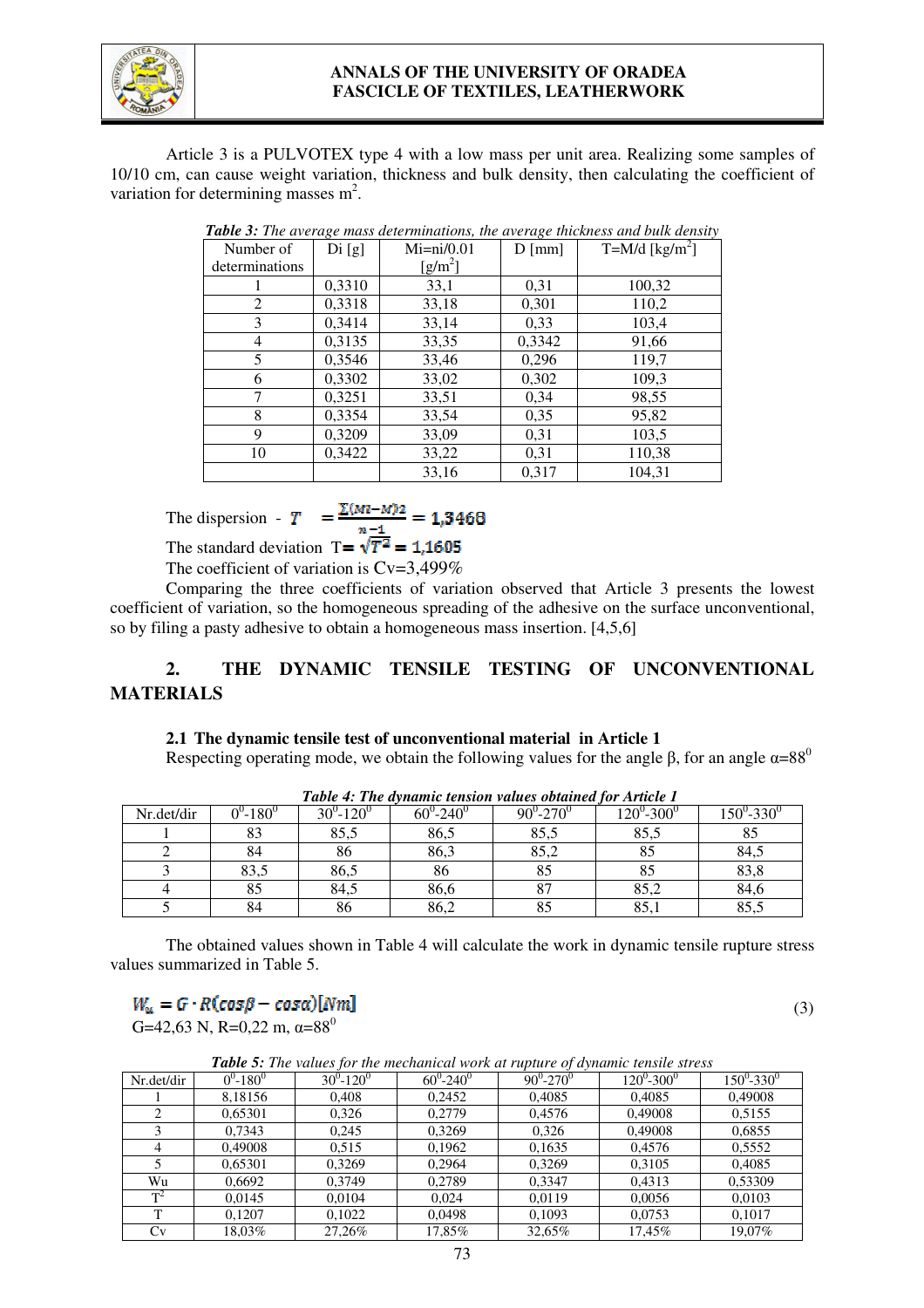It is noted that resistance is best 0-1800 direction because we have the lowest coefficient of variation of the directions that have the highest values of mechanical work 0-180 and 150-330 respectively at rupture. By drawing polar diagram there is a relatively uniform distribution in all directions, therefore a relatively low degree of anisotropy.



**Fig.2:** *The polar diagram for Article 1*

## **2.2 The tensile test of unconventional dynamic material for Article 2**

Applying the same procedure as in Article 1, we obtain values for the angle β, for the same angle  $\alpha = 88^\circ$  previously determined.

|            | <b>Table 6:</b> Values for the angle p |                            |                            |                            |                               |           |  |  |
|------------|----------------------------------------|----------------------------|----------------------------|----------------------------|-------------------------------|-----------|--|--|
| nr.det/dir | $-180^{\circ}$                         | $30^{\circ} - 120^{\circ}$ | $60^{\circ} - 240^{\circ}$ | $90^{\circ} - 270^{\circ}$ | $120^{\circ}$ -300 $^{\circ}$ | 150°-330° |  |  |
|            | o∠                                     | 86                         | 86,2                       | 86,9                       | 87,2                          | 86        |  |  |
|            | 79,5                                   | 86,5                       | 86,5                       | 87                         |                               | 85,9      |  |  |
|            | 80                                     | 86                         | O <sub>7</sub>             | 86,4                       | 86,2                          | 87        |  |  |
|            | 79,5                                   | 86,6                       | 86                         | 87                         | 86,5                          | 86,1      |  |  |
|            | 83                                     | 87                         | 86,7                       | 87,1                       | 87                            | 86        |  |  |

*Table 6: Values for the angle β*

The obtained values will calculate the mechanical work at rupture for the dynamic tensile stress, the values are summarized in Table 7.

| nr.det/dir | $0^0 - 180^0$ | $30^0 - 120^0$ | $60^0 - 240^0$ | $90^0 - 270^0$ | $120^0 - 300^0$ | $150^0 - 330^0$ |  |  |
|------------|---------------|----------------|----------------|----------------|-----------------|-----------------|--|--|
|            | 0.9779        | 0,3269         | 0.2942         | 0.1917         | 0,1308          | 0,3269          |  |  |
|            | 1,38          | 0,2452         | 0,2452         | 0,1635         | 0,1635          | 0,3432          |  |  |
|            | 0,32          | 0,3269         | 0,1635         | 0,2789         | 0,2942          | 0,1632          |  |  |
|            | 1,3818        | 0,2288         | 0.3269         | 0,1635         | 0,2452          | 0,3105          |  |  |
|            | 0,8156        | 0,1635         | 0.2125         | 0.1471         | 0,1635          | 0,3269          |  |  |
| Wu         | 1.17          | 0,2582         | 0,2484         | 0,188          | 0,1944          | 0,3942          |  |  |
| $T^2$      | 0,0673        | 0,0048         | 0,036          | 0,0012         | 0,036           | 0,0043          |  |  |
| m          | 0.2595        | 0,0697         | 0,0606         | 0,0354         | 0,0606          | 0,0662          |  |  |
| Cv         | 22,14%        | 26,99          | 24,39          | 18,7           | 30,3            | 22,5            |  |  |

*Table 7: The values of mechanical work at ruptures for dynamic tensile loads* 

As for Article 1 the best tensile strength is the direction 00-1800 which is relatively high compared to the resistance in other directions because of the way thermoadhesive powder deposition and the targeting of unconventional textile fiber support structure [7]. By drawing polar diagram is observed that increased anisotropy compared to Article 1 the distribution on the 6 nominal ways of dynamic tensile strength is less homogeneous.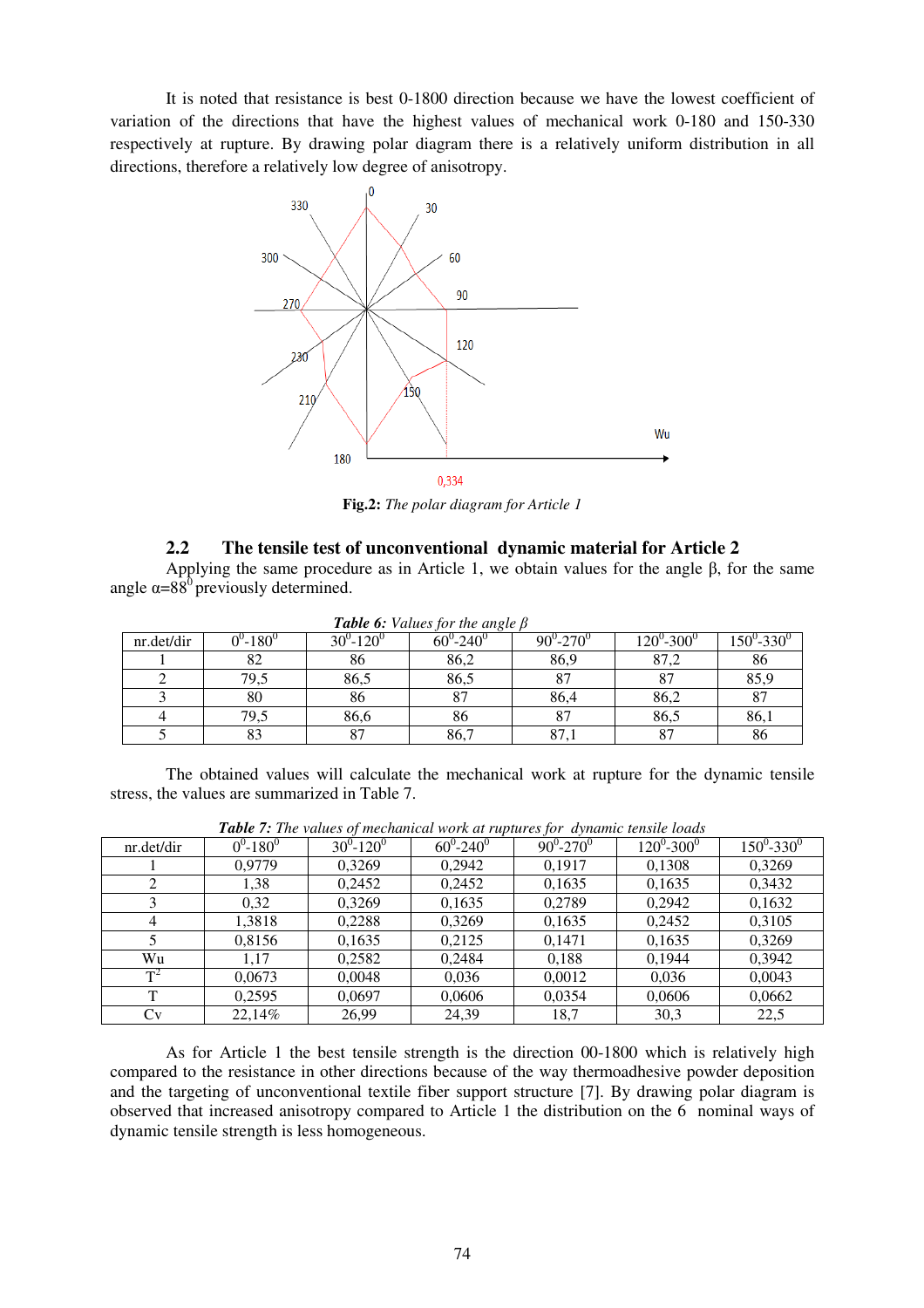



**Fig.3:** *The polar diagram for Article 2*

### **2.3 Testing the dynamic unconventional material at tensile for Article 3**

Applying the same procedure as in Article 1 and 2, we obtain values for the angle  $\beta$ ,  $\alpha = 880$ for the same angle previously determined.

| nr.det/dir | $0^{\circ}$ -180 $^{\circ}$ | $30^0 - 120^0$ | <b>Tuble 0.</b> Value for the angle p<br>$60^{\circ} - 240^{\circ}$ | $90^{\circ} - 270^{\circ}$ | $120^0$ -300 $^0$ | $150^{\circ}$ -330 $^{\circ}$ |
|------------|-----------------------------|----------------|---------------------------------------------------------------------|----------------------------|-------------------|-------------------------------|
|            | 01                          | 86             | 86,1                                                                | 87                         | 87,8              | 86                            |
|            | 60,2                        | 86,8           | 86                                                                  | 86                         | 88                | 85                            |
|            | 01                          | 86,2           | 86,3                                                                | 86,8                       | 87                | 84,8                          |
|            | 60,8                        | 86,5           | 86,5                                                                | 86,7                       | 87,3              | 86,1                          |
|            | 62                          | 87             | 86,3                                                                | 86,4                       | 87,5              | 86,2                          |

*Table 8: Value for the angle β*

With the values obtained will calculate the mechanical work for rupture for dynamic tensile stress values are summarized in Table 9.

|            |               | $\blacksquare$ wore $\triangleright$ . Then the fill interference in the following the fill in the control of $\blacksquare$ |                            |                |                 |                 |
|------------|---------------|------------------------------------------------------------------------------------------------------------------------------|----------------------------|----------------|-----------------|-----------------|
| nr.det/dir | $0^0 - 180^0$ | $30^0 - 120^0$                                                                                                               | $60^{\circ} - 240^{\circ}$ | $90^0 - 270^0$ | $120^0 - 300^0$ | $150^0 - 330^0$ |
|            | 4,219         | 0,3269                                                                                                                       | 0,3105                     | 0,1635         | 0,0327          | 0,3269          |
| 2          | 4,333         | 0,1962                                                                                                                       | 0,3269                     | 0,2452         | 0               | 0,49008         |
| 3          | 4,219         | 0,2942                                                                                                                       | 0,2779                     | 0,1962         | 0,1635          | 0,5439          |
| 4          | 4,24          | 0,2452                                                                                                                       | 0,2452                     | 0,2125         | 0,1144          | 0,3105          |
|            | 4,075         | 0,1635                                                                                                                       | 0,2779                     | 0,2615         | 0,0817          | 0,2942          |
| Wu         | 4,217         | 0,2452                                                                                                                       | 0,2876                     | 0,2157         | 0,0784          | 0,3897          |
| $T^2$      | 0,0068        | 0,0045                                                                                                                       | 0,008                      | 0,0012         | 0,0033          | 0,0096          |
| Т          | 0,82          | 0,067                                                                                                                        | 0,0284                     | 0,0348         | 0,05798         | 0,0982          |
| Cv         | 1,95%         | 27,47%                                                                                                                       | 9.9%                       | $\%$           | 73,9%           | 25,2%           |
|            |               |                                                                                                                              |                            |                |                 |                 |

*Table 9: Values for the mechanical work to rupture of dynamic tensile stress* 

It is noted that the best direction is the direction 00-1800 and also a minimum of resistance in the direction 120-300. Also 00-1800 direction is very small and the coefficient of variation so this will be a priority direction used for inserts used in protective clothing and products that can be frequently subjected to various stresses. Tracing polar diagram there is an uneven distribution of the 6 directions nominal maximum and minimum values very remote, article showing a high degree of unevenness thus large anisotropy.